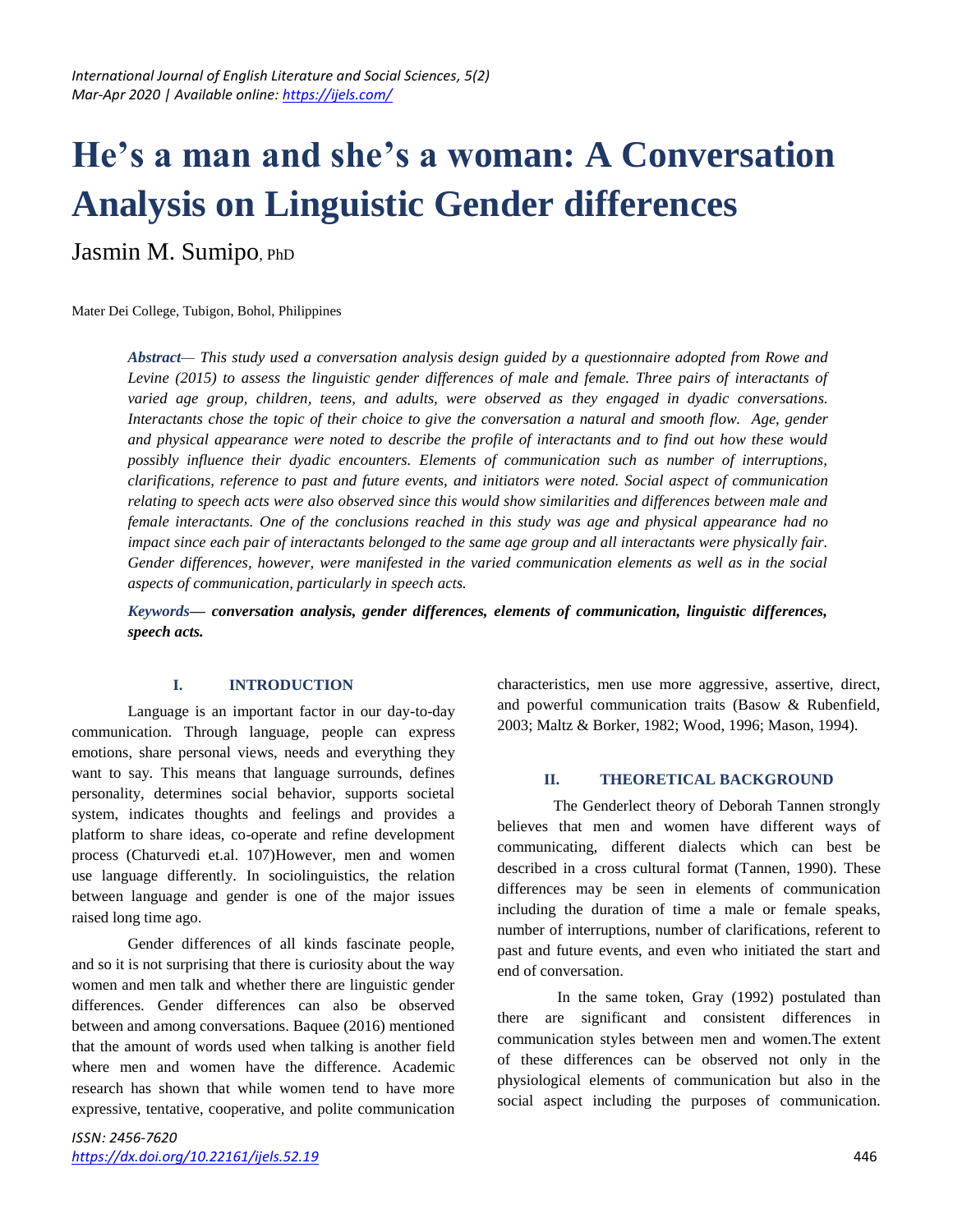*International Journal of English Literature and Social Sciences, 5(2) Mar-Apr 2020 | Available online[: https://ijels.com/](https://ijels.com/)*

Among these are social functions are questioning, instructing, demanding, and correcting.

Similarly, the difference approach is in consonance with Tannen and Gray which emphasizes the idea that women and men belong to different subcultures. Men and women live in a different or separate cultural world, and a result, they promote different ways of speaking (Nemati, 2007). Women's growing resistance to being treated as a subordinate group led them to assert a different voice, a different thinking, and a different way from me. Based on observations, stylistic differences can be seen between male and female. Women's speech has been said to be more polite, more formal, more clearly pronounced, and more elaborated or complex, while men's speech is less polite, more elliptical, more informal, less clearly pronounced, and simpler.On the other hand, males interrupt females more than they interrupt other males, and males are more likely to give direct orders that females.

Furthermore, the dominance theory believes that men and women inhabit a cultural and linguistic world where power and status are unequally distributed. This approach focuses on male dominance, and assigns language differences between men and women to the dominance of men with a society (Baquee, 2016).

Another theory which serve as basis for this research is the Speech Act Theory holds that the meaning of linguistic expressions can be explained in terms of the rules governing their use in performing various speech acts (e.g. admonishing, asserting, commanding, exclaiming, questioning, requesting, warning). Ludwig Wittgenstein and J.L. Austin provided important stimuli for the theory's development which explains linguistic meaning in terms of use of words and sentences in the performance of speech acts. Some advocates claim that the meaning of a word is nothing but its contribution to the nature of the speech acts that can be performed using it.

#### **III. METHODS**

The study employed conversation analysis in order find out the linguistic differences of male and female interactants. Conversation analysis is an inductive, microanalytic, and predominantly qualitative method for studying language as it is used in social interaction where its focus is on language as a resource for social action; and its procedure is based on the analysis of details of participants' own behavior.

In order to know the profile needed for the study, interactants are identified according to their age, sex, sociolinguistic background and appearance. Other significant information taken into consideration on the behaviors of the interactants included number of interruptions, number of times interactant referred to past and future events, number of times for clarification, who had the  $1<sup>st</sup>$  and last word, initiation, and who closed the interaction.

In analyzing the data, the following questions were used to further investigate and identify the linguistic behavior of the interactants. These questions were taken from Rowe and Levine's book, "A Concise Introduction to Linguistics in 2015.

- 1. What generalizations can be made about the age of interactants?
- 2. What generalizations can be made about the different sex-gender combinations of interactants?
- 3. Could you notice any effects that the physical appearance of interactants had on the communications?
- 4. Who spoke the most? The least?
- 5. Who interrupted whom the most often? How did gender, age, or other factors affect this?
- 6. What generalizations can you make about the nature of interactants and the type of 'speech acts" as they performed?
- 7. Humans are the only animals for which communication about past and future events in common. What does the data show about this?
- 8. What correlations can you make between asking for clarification and nature of the interactant?
- 9. Could you see any consistencies in who opened and closed an interaction and how it was done?
- 10. Did age have anything to do with this?
- 11. Did gender have anything to do with this?

Dyadic communication of three pairs of male and female interactants were recorded to answer the research questions. Each dyad was timed at ten minutes. The pairs were told that their conversation would be recorded for research purposes and their identity were kept confidential in accordance with ethical considerations in research.

The researcher purposely chose that research interactants must have an age gap of not more than five years to minimize the impact of age and to focus on the gender differences. The children interactants are siblings, teens were classmates, and adults were office mates. Participants were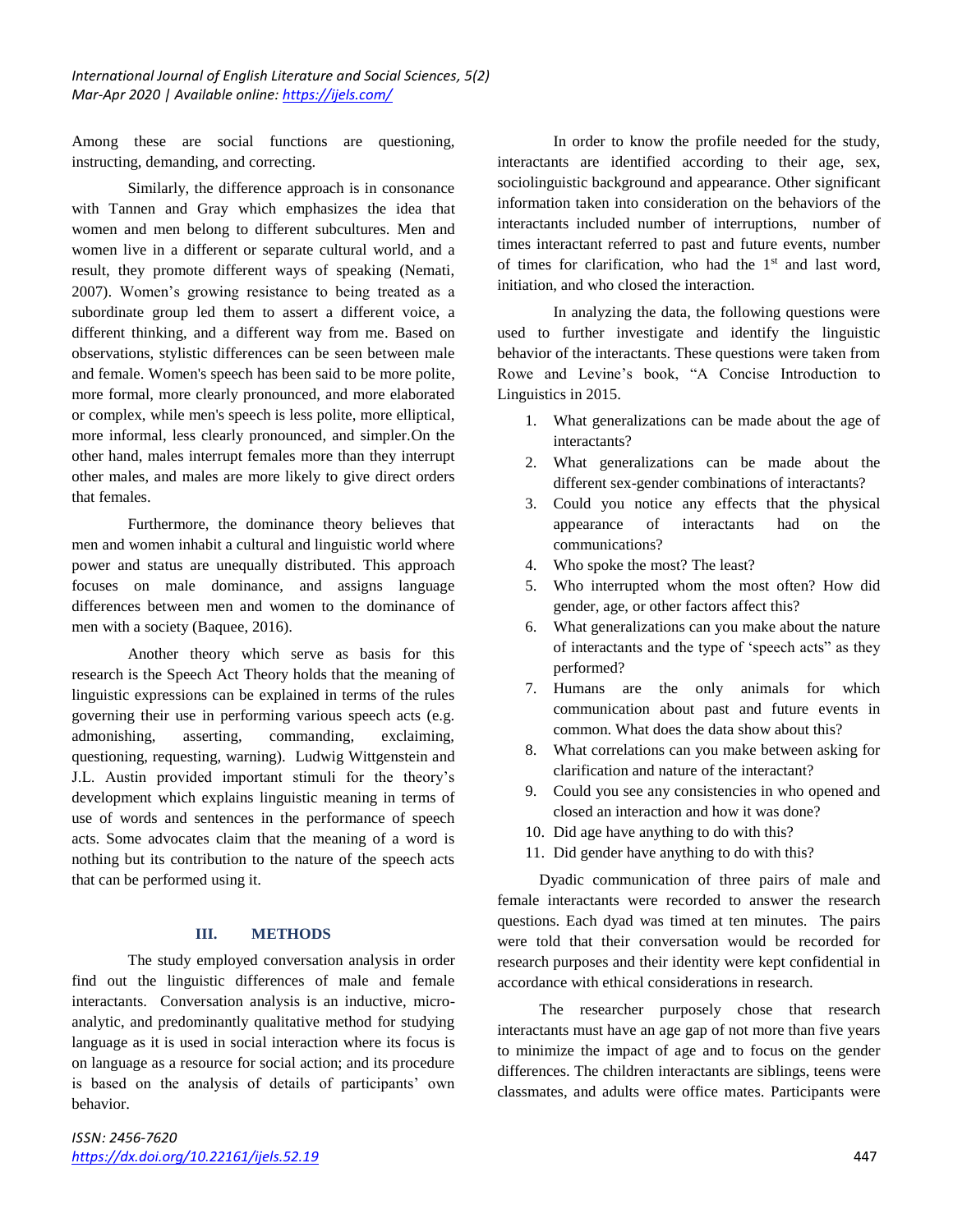chosen using a purposive sampling to suit the targeted profile.

#### **IV. RESULTS AND DISCUSSION**

Three pairs of dyadic interaction between male and female of different ages were recorded to answer the research questions. Their conversation is recorded to answer the questions needed in this research. The first table presents data on the duration of speaking, number of times of interruption, number of times referring to past and future events, number of times for clarification, and initiator of first and last words.

As can be seen in the table females generally engaged longer speaking time. Byrd (1994) explained that females tend to regard experimental situations (recorded interactions) as relatively formal settings, and as a result,

speak more carefully that the male participants. Females also have the tendency to pronounce words more carefully and to add an explanation whenever they felt the need to assert or to make their point clear.

In all three pairs, males interrupted more times than the females. When analyzed, the interruptions made by males were made to hint that they understood their female interactants. In a conversation between male and female, male often interrupts females although this is less likely to happen in conversations of both males. Michael Karson, a psychologist indicated that in a lively culture, not interrupting someone usually means the speaker thinks that the other party is boring or too stupid to merit a response. He added that interruption spares the communication partner from having to wind up every sentence with a grammatical stopping point.

| Interactants | <b>Communication Elements</b> |                  |                                 |                                   |                 |                                            |               |              |  |  |  |  |
|--------------|-------------------------------|------------------|---------------------------------|-----------------------------------|-----------------|--------------------------------------------|---------------|--------------|--|--|--|--|
|              | Gender                        | Speaking<br>time | No. of times<br>of interruption | No.<br>of<br>times<br>referred to |                 | of<br>No.<br>for<br>times<br>clarification | Initiator     |              |  |  |  |  |
|              |                               |                  |                                 | Past<br>Event                     | Future<br>Event |                                            | First<br>word | Last<br>word |  |  |  |  |
| 2 children   | Male $(9)$                    | 2.10             | 3                               | $\Omega$                          | 1               | 3                                          | $\sqrt{}$     |              |  |  |  |  |
|              | Female (4)                    | 3                | $\overline{2}$                  | 1                                 | $\overline{2}$  | $\mathbf{1}$                               |               | $\sqrt{ }$   |  |  |  |  |
| 2 teens      | Male $(14)$                   | $3.15$ secs      | 3                               | 3                                 | $\overline{2}$  | $\overline{4}$                             |               |              |  |  |  |  |
|              | Female (13)                   | 5.30 secs        |                                 | $\overline{4}$                    | 5               | 3                                          | $\sqrt{}$     | $\sqrt{ }$   |  |  |  |  |
| 2 adults     | Male $(28)$                   | $3.07$ secs      | 6                               | $\Omega$                          | $\overline{2}$  | $\overline{4}$                             |               |              |  |  |  |  |
|              | Female (32)                   | 5 secs           | 3                               | 1                                 | $\overline{4}$  |                                            | $\sqrt{ }$    | $\sqrt{ }$   |  |  |  |  |

*Table 1. Elements Found in the Conversation of Interactants*

Recalling past events and referring to future events in communication is inevitable. The teen male interactant referred to the past when he said, "I played volleyball since I was in grade two. Human beings love to talk about the past so that they could provide a background of themselves for better understanding. Yet another reason why people do refer to past is for them to consolidate the events in their well. This was obvious with the adult female said, "I've been to Manila several times. My family lived there for five years." This confirms the view of Charles Fernyhough, a

psychologist, who said that recalling or recollecting the past is one way in which people could organize their memories and the best way of doing this is by talking about them. It could be noted that in the three pairs of interactants, females tend to refer more to past and future events more than males.

A correlation can clearly be seen that those who initiated the interactions were also the ones who frequently asked for clarification. This implied that the initiators are obliged to make sure that they achieve their goal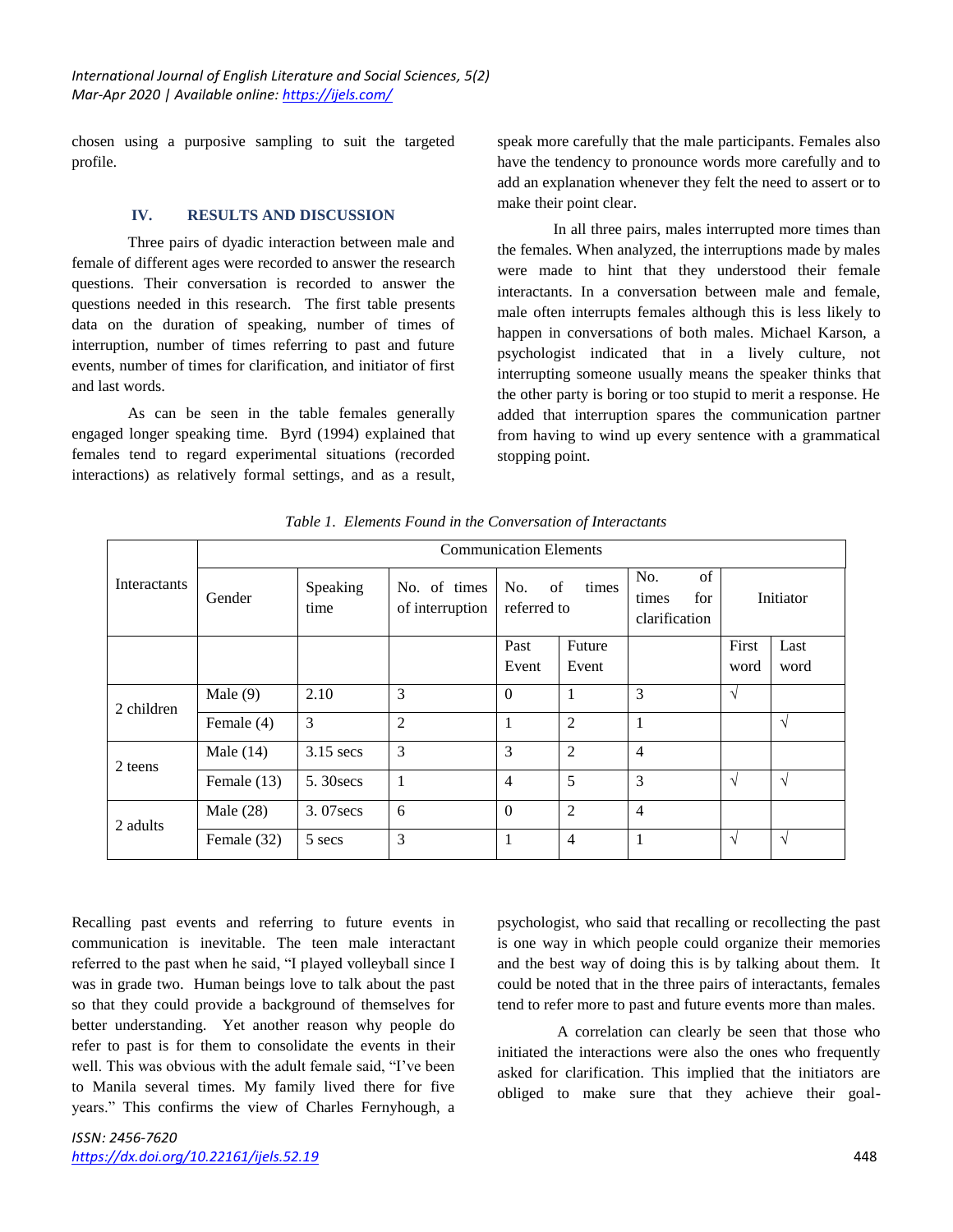understanding. In teen and adult dyad, the initiator were the females and they also had more times of clarifications than their male counterparts. In the children dyad, the boy who initiated the conversation also had more clarifications than the girl.

In teen and adult conversations, females were the ones who opened and closed the interactions. This shows consistencies of their roles as initiators. In children conversation, however, the boy initiated the talk but was closed the girl.

Furthermore, other than gender, age and physical appearance, certain social factors like different speech acts such as interrupting, questioning, instructing, demanding and correcting within the interactions are observed. Dan and Rui (2017) stated that people's social background is closely related to people's language behavior, and even people who use the same language will have many differences because of their social backgrounds. In this study, each pair of interactants have almost similar social backgrounds since they share something common, home in the case of the children, classroom in the teenage interactants, and work place in the case of adults.

In table 2, it can be noted that age did not have a great impact in the three dyadic communications. Age is not a major factor in this study that each pair of interactants belonged to the same age category- children, teenagers, and adults. Thus, they have the same topic of interest making conversation easy and natural.

|                     | <b>SOCIAL ELEMENTS</b> |                                    |                                                 |                  |                  |                  |  |  |  |
|---------------------|------------------------|------------------------------------|-------------------------------------------------|------------------|------------------|------------------|--|--|--|
| <b>INTERACTANTS</b> | Physical appearance    |                                    | # of times an interactant performed the act on: |                  |                  |                  |  |  |  |
|                     | Age                    |                                    | Questioning                                     | Demanding        | Instructing      | Correcting       |  |  |  |
| 2 children          | Male<br>(9)            | lean<br>fair skin                  | $\overline{2}$                                  | $\mathbf{1}$     | $\mathbf{0}$     | $\boldsymbol{0}$ |  |  |  |
|                     | Female<br>(4)          | chubby<br>a bit fair               | $\overline{2}$                                  | $\overline{2}$   | $\overline{2}$   | $\mathbf{0}$     |  |  |  |
| 2 teenagers         | Male<br>(14)           | skinny<br>wavy hair                | 3                                               | $\boldsymbol{0}$ | $\boldsymbol{0}$ | $\mathbf{1}$     |  |  |  |
|                     | Female<br>(13)         | a bit chubby<br>fair complexion    | $\boldsymbol{0}$                                | $\overline{2}$   | 1                | $\mathbf{1}$     |  |  |  |
| 2 adults            | Male<br>(28)           | tall<br>chubby                     | $\overline{4}$                                  | $\mathbf{1}$     | $\mathbf{0}$     | $\mathbf{1}$     |  |  |  |
|                     | Female<br>(32)         | fair skin<br>slender<br>round eyes | $\overline{2}$                                  | 3                | $\overline{c}$   | $\mathbf{1}$     |  |  |  |

*Table 2. Analysis of Communication Elements Found in the Conversation of the Interactants*

Physical attractiveness is important in human interaction according to Timothy Newton. In this research, the three pairs of interactants ere pleasing looking and fairly attractive. Physical attractiveness related positively to the quantity of social interaction with both males and females although attractiveness related positively to the quality of social experience for both sexes (Horton Spieler, & Shriberg,

2010). This allowed generally more satisfying, pleasant, intimate, disclosing, more assertive and lower in fear of rejection by the opposite sex.

It is the nature of interactants to perform speech acts when they offer an apology, greet, request, complain, invite, compliment or refuse. This study focused on the following